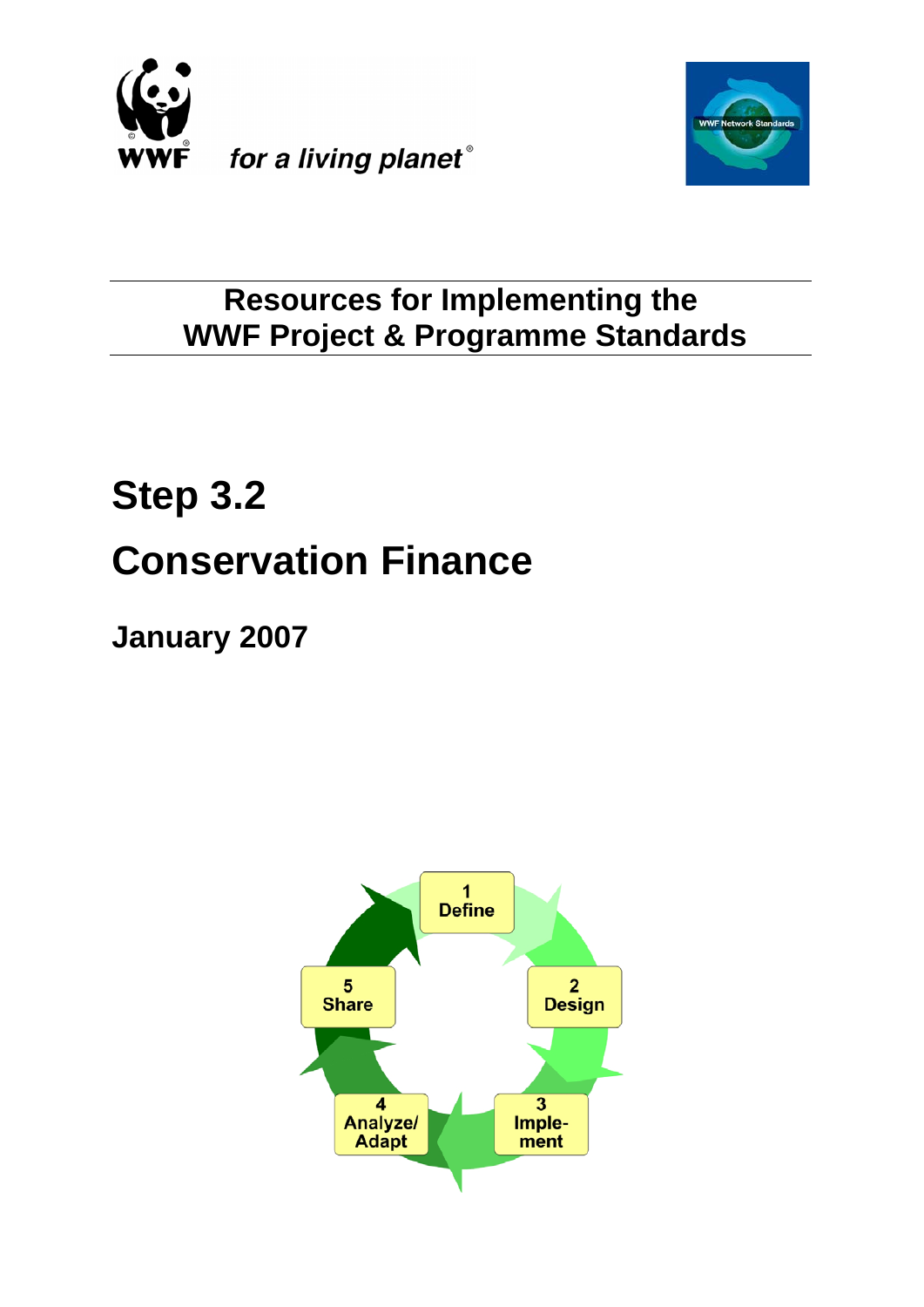



# **Step 3.2 Conservation Finance**

### **Contents**

This document is intended as a guidance resource to support the implementation of the *WWF Standards of Conservation Project and Programme Management.* Although each step in these *Standards* must be completed, the level of detail depends on the circumstances of individual projects and programmes. Accordingly, each team will have to decide whether and to what level of detail they want to apply the guidance in this document.

This document may change over time; the most recent version can be accessed at: https://intranet.panda.org/documents/folder.cfm?uFolderID=60982.

**Written by:** Melissa Moye, WWF-US Conservation Finance Program

Please address any comments to Sheila O'Connor [\(soconnor@wwfint.org](mailto:soconnor@wwfint.org)).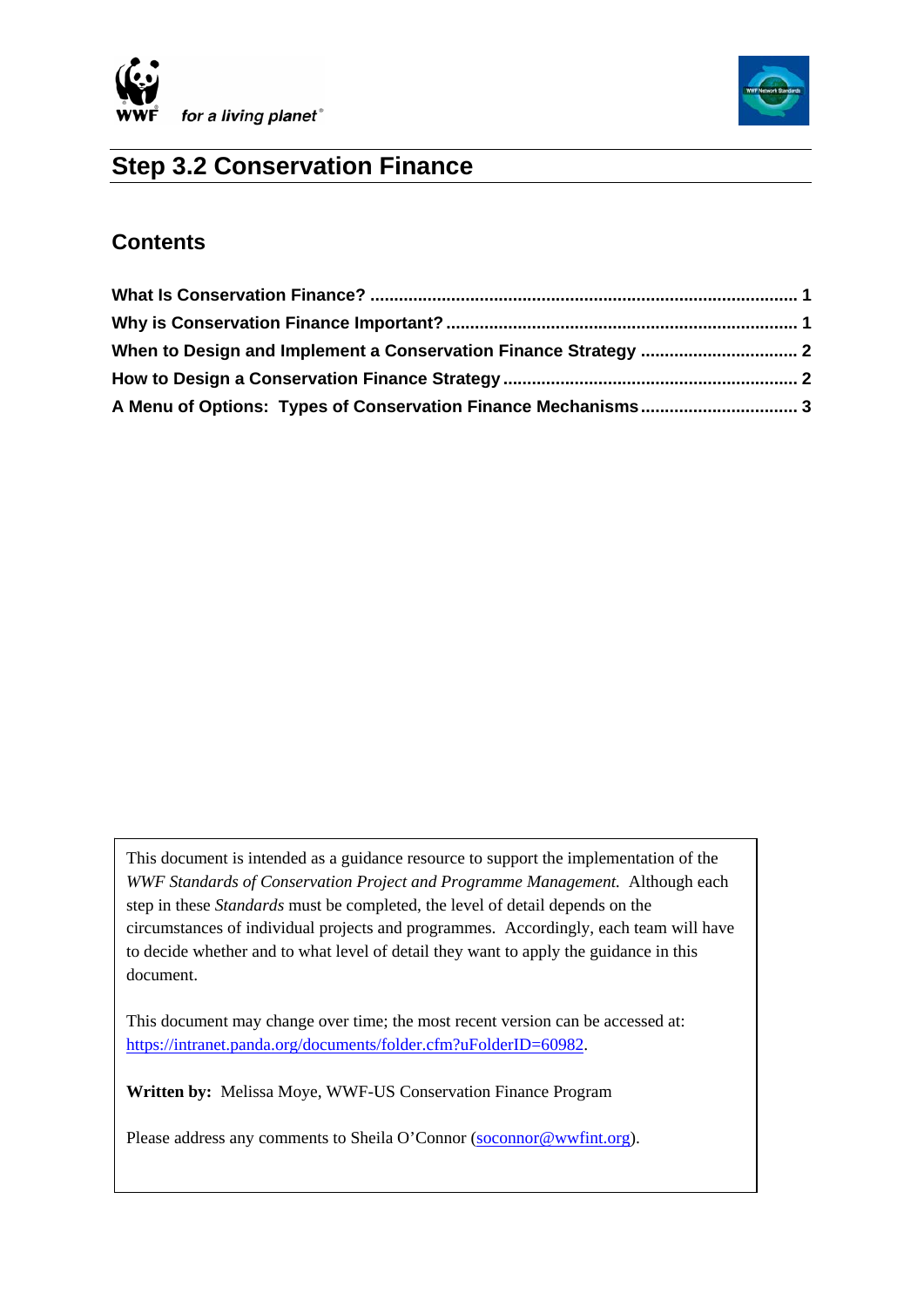# **Conservation Finance**

## <span id="page-2-0"></span>**What Is Conservation Finance?**

Conservation Finance strategies or mechanisms are secured to help ensure long-term sustainable financing for project or programme conservation objectives beyond the project's or programme's lifespan. The terms "conservation finance" and "sustainable financing" are used interchangeably.

Traditional fundraising secures financial resources from government, foundation, corporate or individual sources generally in support of a project's development and implementation. Conservation finance aims to generate sustaining financial resources over the longer term (five or more years). Conservation finance goes beyond traditional government or donor funding by introducing innovative market-based approaches such as debt-for-nature swaps, environmental funds, and payment for ecosystem services (PES). Click here for guidance to traditional fund raising: [3.2 Fund Raising:](https://intranet.panda.org/documents/folder.cfm?uFolderID=60982&ticket=ST-25717-eTe226HeE4CdgBcsY49y)  [Framework, Practices, Guidelines](https://intranet.panda.org/documents/folder.cfm?uFolderID=60982&ticket=ST-25717-eTe226HeE4CdgBcsY49y).

There is typically no single solution to ensuring financial sustainability. Conservation finance strategies can be developed at different scales to meet different natural resource management objectives. These can range from a diving fee system for a marine protected area, a water fund to conserve an upstream watershed, or a fully endowed regional-level protected areas trust fund.

Sustainable conservation finance is growing in use around the world. Many governments have increased their commitments to ensuring sustainable financing for national and regional systems of protected areas, such as recent agreements signed at the Convention on Biological Diversity COP7. Conservation finance is also increasingly valued as a mechanism to help alleviate poverty by creating equitable approaches to sustainable financing that benefit rural populations through enhancement of sustainable livelihoods or by protecting public health.

# **Why is Conservation Finance Important?**

Conservation Finance contributes to the sustainability of conservation projects and programs by ensuring financial resources to deliver conservation results long after the current donors or partners have exited from a project or program. The most successful conservation finance strategies produce more than just financial sustainability. For example:

- By developing markets for ecosystem services, PES arrangements provide a way for public and private beneficiaries to pay for ecosystem services that might otherwise not be valued. PES arrangements can also provide a framework for local people to improve their standard of living through stewardship of natural resources.
- Conservation finance can attract private sector capital, which has not traditionally been a significant source of funding for conservation, and may catalyze the development of partnerships with private companies and donors.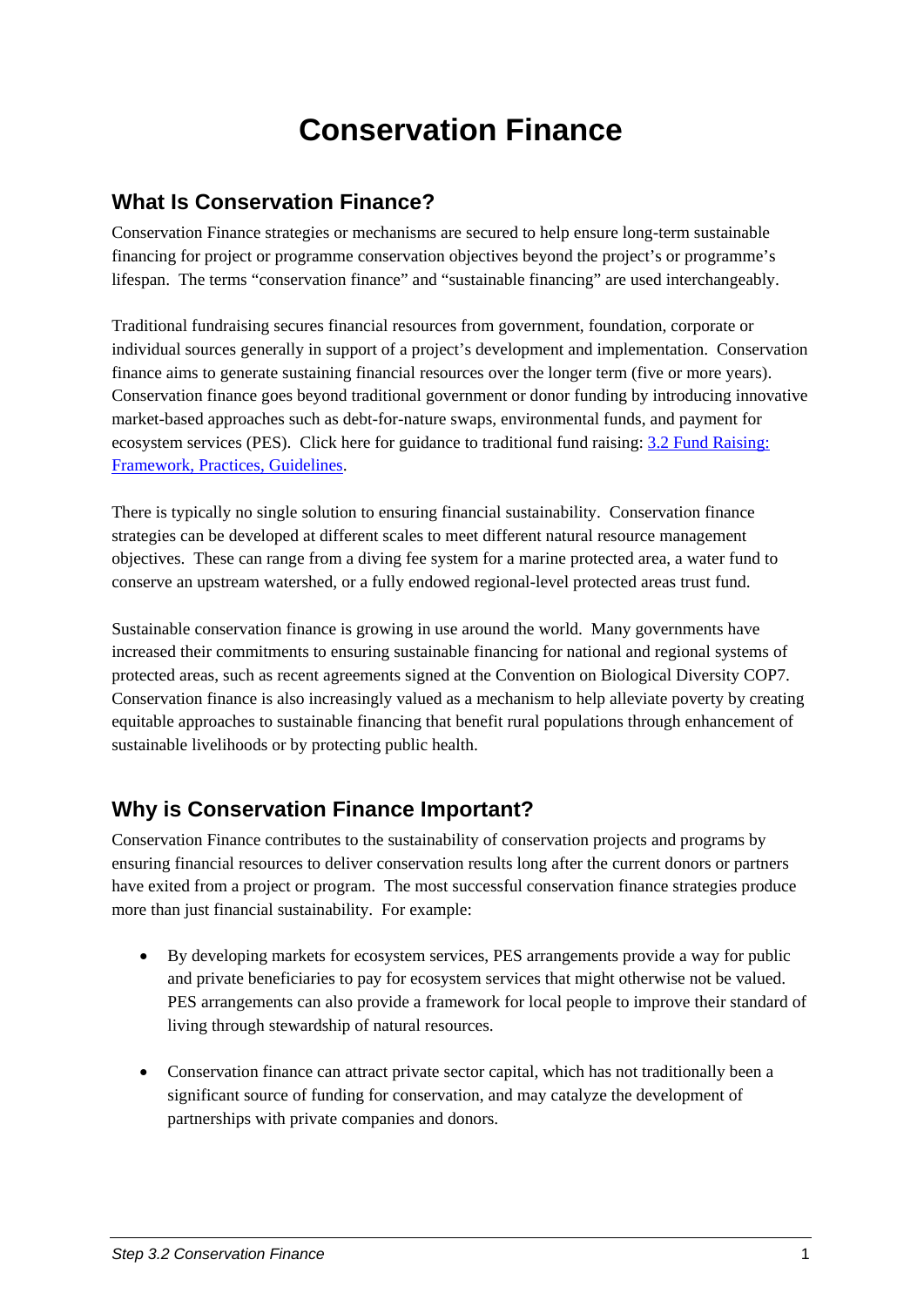<span id="page-3-0"></span>• Environmental funds often result in greater government engagement in the environmental sector as well as civil society involvement by empowering independent boards and building capacity of local NGOs.

# **When to Design and Implement a Conservation Finance Strategy**

Because of the long period of time and significant resources required to implement conservation finance mechanisms, it is important to begin designing a sustainable financing strategy early in the project or programme planning cycle, ideally as part of your Operational Plan (Step 2.3).

In assessing your project's **capacity needs**, it will be important to ensure that your team includes staff or consultants who can design and implement a sustainable financing strategy. It may also be necessary to invest further resources in building partnerships and creating an enabling institutional, legal and regulatory framework in order to ensure long-term sustainability.

The **financial plans** and models that you develop as part of your operational plan provide baseline information on project financing needs that may need to be met through a long-term sustainable financing strategy. For example, while a project may include up-front investment costs for an expanded protected area network, sustainable financing may be needed to ensure that recurring costs of the protected areas such as management, monitoring and enforcement are met through stable revenue streams such as protected area user fees and interest from endowment funds.

Both **Fundraising** (Step 3.2) and **Partnerships** (Step 3.4) provide building blocks for implementing your conservation finance strategy. The same donors who currently fund your project or programme may also be interested in supporting a sustainable financing strategy, perhaps as part of their exit strategy. Your project partners are also the most promising participants (as financing sources or as beneficiaries) in sustainable financing mechanisms.

## **How to Design a Conservation Finance Strategy**

The following steps can guide development of your conservation finance strategy:

- 1. Create a Conservation Finance team or committee to oversee development of the strategy, consisting of key stakeholders or potential partners in your conservation finance mechanisms. It is important that relevant governmental authorities endorse (although not necessarily lead) the team in order to ensure political support for the strategy. In most cases, conservation finance mechanisms such as trust funds, debt swaps or payment schemes need to be endorsed by and/or established with the government. Stakeholder and especially key government participation on your team is critical.
- 2. Define the scope of the conservation finance strategy the geographic scope (site, national, regional) as well as the types of environmental activities to be financed. Large-scale or multi-country programs may require sustainable financing mechanisms that are implemented at different levels.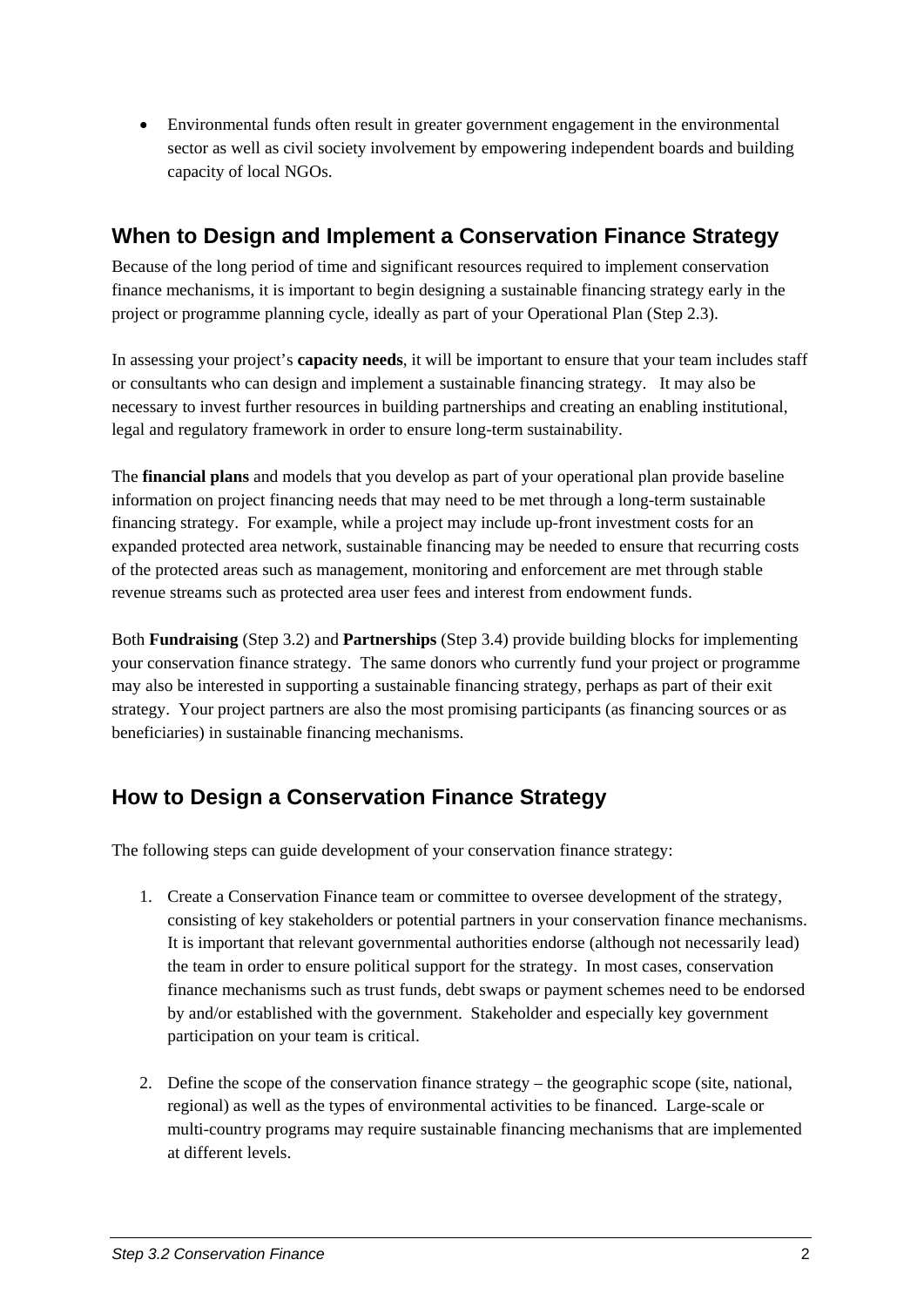- <span id="page-4-0"></span>3. Conduct baseline research, including:
	- o Estimate long-term financing needs based on project or programme financial plan (carried out in step 2.3);
	- o Map economic flows and values of ecosystem services in order to identify potential markets and payment mechanisms for ecosystem services; and,
	- o Assess institutional, legal and regulatory frameworks for potential conservation finance mechanisms.
- 4. Analyze the baseline research in order to identify the most promising package of sustainable financing mechanisms based on the amount of funding that they will generate for the project and the feasibility of implementing them. At this stage, you may also wish to prioritize conservation financing needs so you channel new funds to where they are needed most.
- 5. Develop a workplan for technical work for the most promising financing mechanisms. The Conservation Finance Alliance (CFA) publishes an in-depth *Conservation Finance Guide* (see link in last section) that may help your planning and development of conservation finance mechanisms by providing ideas, resources, guidance, checklists and sample terms of reference for various types of conservation finance mechanisms.
- 6. Raise awareness about and build support for developing conservation finance mechanisms for your programme based on your long term needs and on the enhanced appreciation of your programme's provision of ecosystem services and its contribution to national economic growth and poverty alleviation. Some of these mechanisms -- such as user fees, green taxes, or other payment fees for tourists or resource users -- can take many years to establish due to government resistance or lack of appropriate infrastructure or capacity.

# **A Menu of Options: Types of Conservation Finance Mechanisms**

One of the keys to financial sustainability is to develop a range of conservation finance mechanisms in order to diversify funding sources. This section provides information about some of the main conservation finance mechanisms and recommends that you consult the general reference guides listed below for additional information. More specialized information on each of the following mechanisms can be found in these guides or through the web links provided in the next section.

#### **Environmental Funds**

Environmental funds (also called conservation trust funds) have been legally established in over fifty countries, typically as trust funds or foundations, as a way to manage long-term financing for protected areas, biodiversity conservation or other environmental purposes. These funds are usually independent of government agency control, and are typically set up as grant-making institutions that are governed by an independent board of directors which is charged with ensuring that funds are used for the specific purposes defined in the fund's legal statutes.

Environmental funds are often established to anchor other sustainable financing mechanisms by providing a transparent and efficient way to manage funding for conservation purposes. These funds can be set up as endowments (e.g., only interest revenue is spent), sinking funds (e.g., both capital and interest is disbursed) or revolving funds (e.g., pass-through sources of revenue are disbursed), or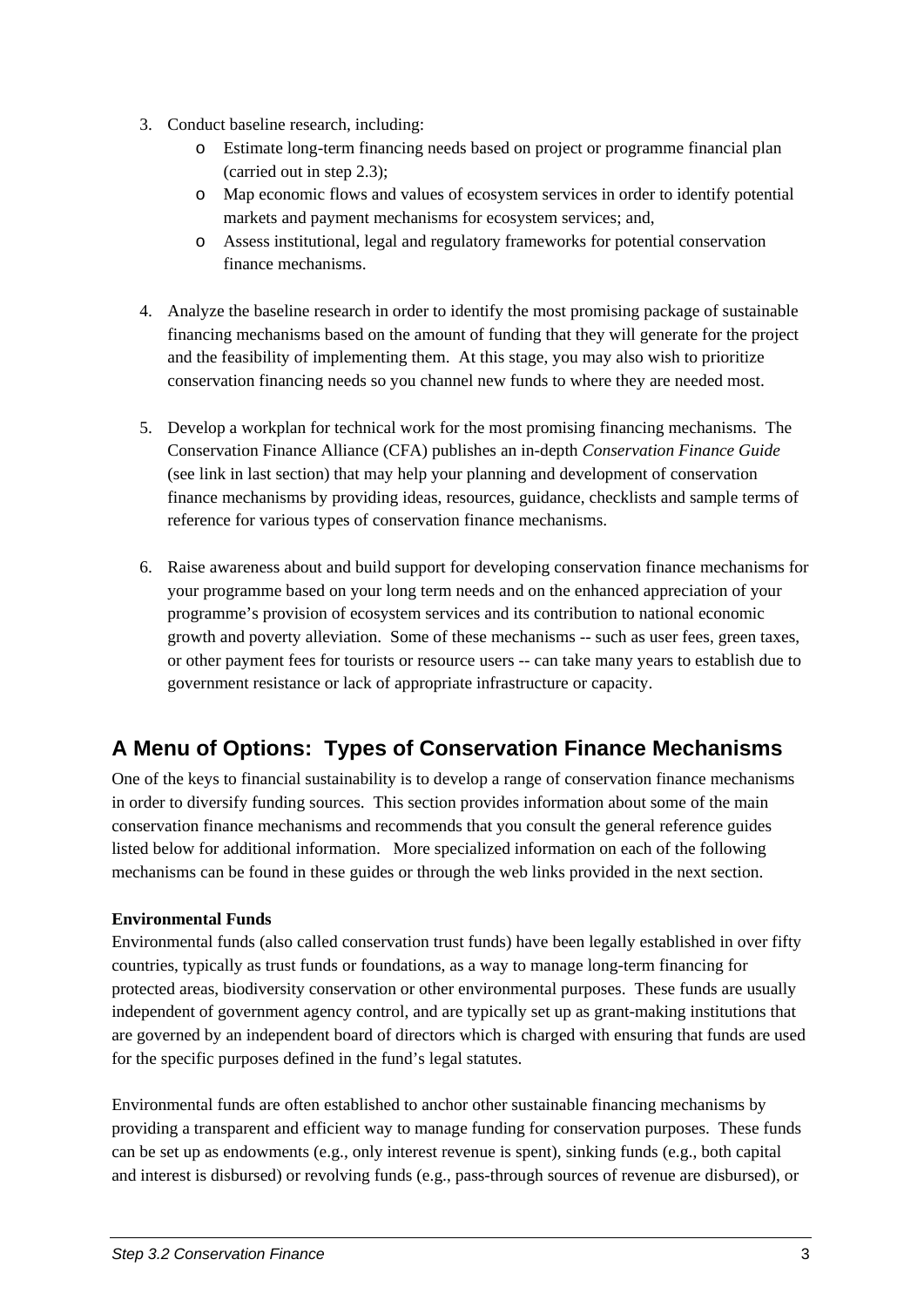a combination of any of these. Most environmental funds established to date have been capitalized by grants from governments and donors and the proceeds of debt-for-nature swaps. A new generation of funds is now being established that manages fees and taxes captured through PES and other sustainable financing mechanisms such as water funds.

#### **For-Profit Investment Funds**

By tapping into the substantial financial resources of the private sector, for-profit investments can be structured to provide financial returns for investors while promoting corporate social responsibility and environmental conservation. These investment funds channel capital – debt or equity – into environmentally-sustainable enterprises or ventures. In this way, these funds can provide both a direct financial benefit through a sustainable financing model and can also promote adherence to environmental standards for use of resources. In effect, if done well, such funds provide a triple bottom line benefit to their investors and to conservation.

#### **Debt-for-Nature Swaps**

Debt-for-nature swaps involve the cancellation of external debt of a developing country in exchange for local currency funding for nature conservation or environmental protection in that country. First introduced in the 1980s for swaps of private (commercial) debt, most debt-for-nature swaps these days involve bilateral debt owed to countries such as Germany and the USA.

With the advent of the Heavily Indebted Poor Countries (HIPC) debt relief initiative and changes in the market for private debt, there are currently only a limited number of countries where debt swaps are feasible. In the case of HIPC countries, there may be potential for earmarking government budget funding for environmental activities through a country's Poverty Reduction Strategy Paper (PRSP) or through additional debt relief provided by a bilateral creditor such as France, which has introduced the Debt-Development Contract (C2D). There are also a limited number of debt reduction initiatives under the Tropical Forests Conservation Act (TFCA) for tropical countries holding significant US debt.

#### **Payment for Ecosystem Services (PES)**

The recent Millennium Ecosystem Assessment raised awareness regarding the value of critical "services" that humans obtain from nature, including climate stabilization, provision of drinking water, fish and shellfish production, hunting, other food products, bioprospecting, crop pollination and landscape beauty. Payment for Ecosystem (Environmental) Services mechanisms are based on the principle that those who provide ecosystem services should be compensated by those who receive ecosystem services. A variety of PES mechanisms have been developed (e.g., carbon offset payments, water funds, tourism-based fees), but significant challenges remain to scale up PES arrangements so that substantial resources are raised for conservation and sustainable development.

To meet this challenge, WWF has launched pilot initiatives that are pioneering the development of PES mechanisms. The web links below will provide you with additional information about the CARE-IIED-WWF partnership on payments for watershed services, the "Natural Capital" partnership with The Nature Conservancy and Stanford University, and the WWF Macroeconomic Programme Office's "Promoting Payments for Environmental Services (PES) and Sustainable Financing for Rural Development" initiatives.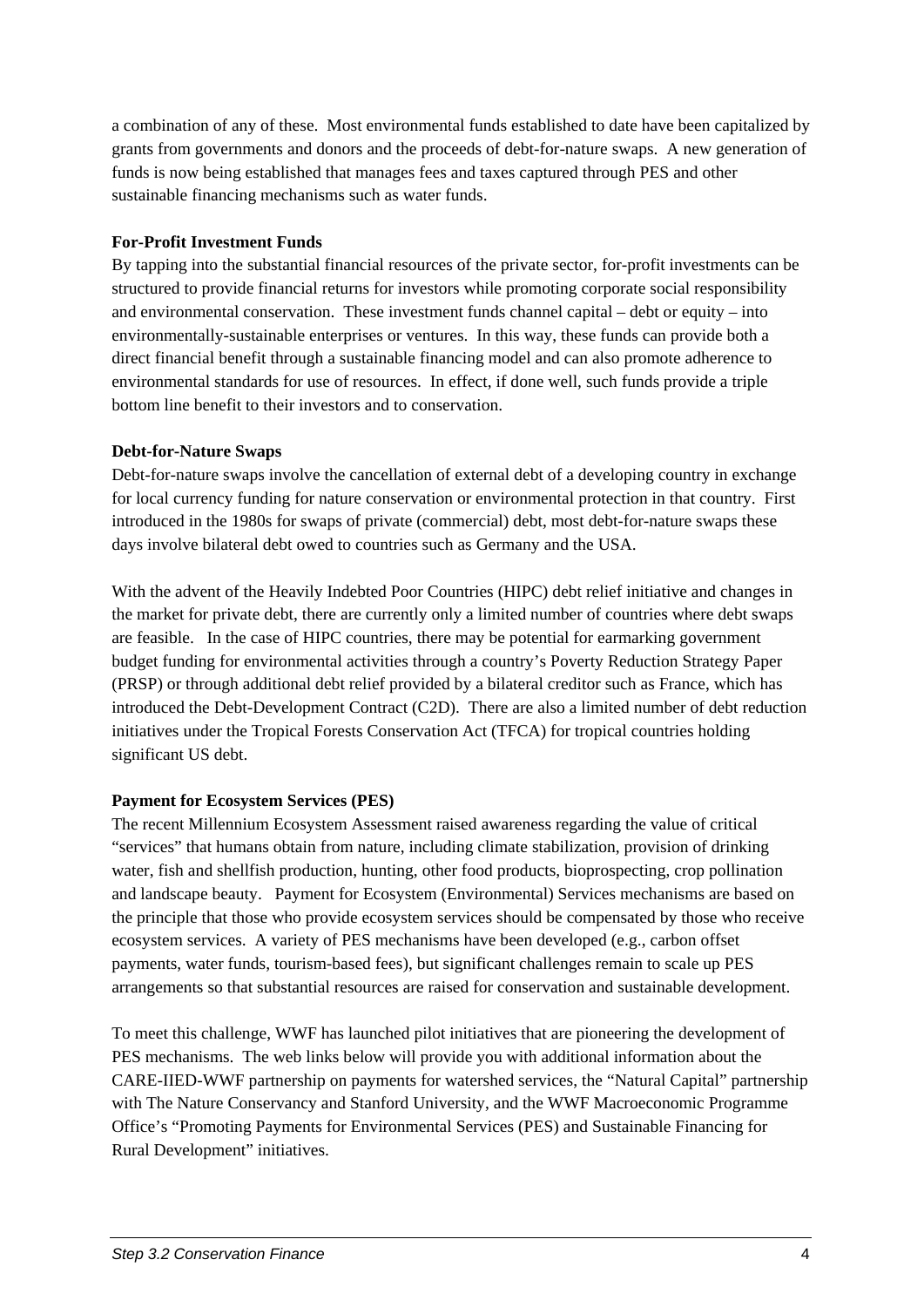#### **Tourism-Based Revenues**

As the largest industry in the world, tourism has the potential to generate substantial funding for conservation through PES and other revenue raising mechanisms. Protected areas are often a major source of attraction for tourists, but may lack the supporting infrastructure to receive tourists and generate revenues. Several different types of revenue can be collected at the site, national and even international levels through visitor entrance and user fees, concession fees, licenses and permits, tourism-based taxes, airport or country entry fees, airplane or cruise boat passenger assessments, and voluntary contributions of tourism operators and tourists.

#### **Resource Extraction Fees**

Financing conservation through revenues from fines, fees or royalties collected from forestry, energy or mining companies is a way of holding companies accountable for damage or disturbance that result directly from their operations near fragile or high biodiversity ecosystems. Resource extraction fees (sometimes called "biodiversity offsets") are usually paid as compensation to mitigate direct impacts. In considering potential resource extraction fees, it is important to consult WWF experts regarding current policies and standards for particular industries such as mining or oil and gas producers, and to check on reputations of specific extractive companies with whom we might be negotiating.

#### **Real Estate and Development Rights**

Many tools have been developed to protect private lands including land purchases, conservation easements and conservation concessions. Tradable development rights permit environmentally destructive development in some areas in exchange for the restoration or protection of natural resources in other areas.

#### **Earmarked Taxes and Other Charges**

Government budget allocations constitute the largest traditional source of funding for conservation in many countries, but they often fall short of needs and are unstable sources of funding over the long term. Earmarking sources of revenue allows governments to guarantee financial resources for environmental programs through public financing tools such as taxes assessed on certain goods and services (typically, but not always, linked to recreation or resource use) or to other mechanisms such as bonds, lotteries, special purpose postage stamps and license plates. These funds are then "earmarked" for specific uses by the government, such as offsetting environmental degradation. For example, in Cameroon, a forestry fund was set up to capture forest concession lease rents with at least a portion of the taxes invested in conservation and community forestry management.